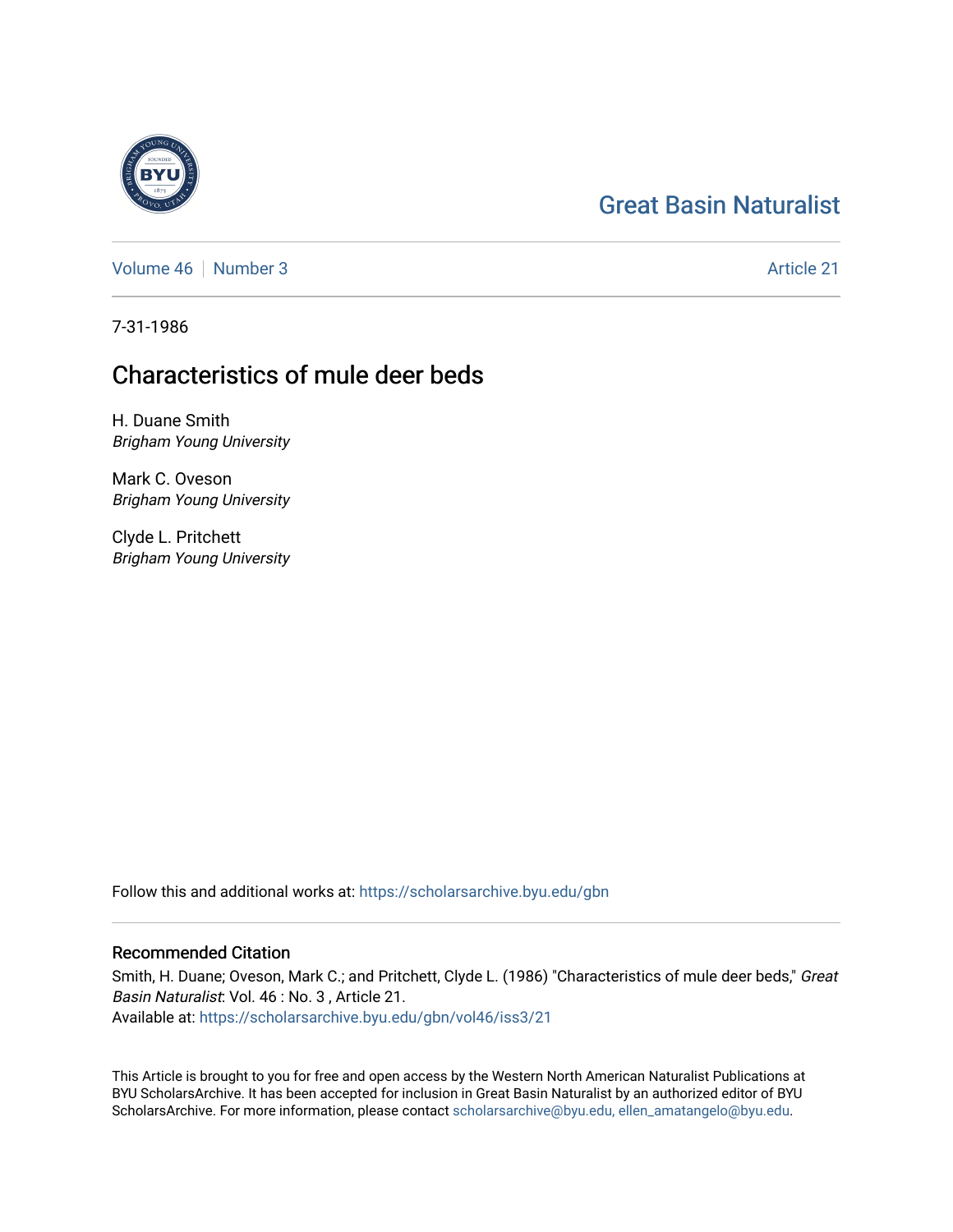## CHARACTERISTICS OF MULE DEER REDS

H. Duane Smith'. Mark C. Oveson', and Clyde L. Pritchett'

Abstract. —Rocky Mountain mule deer (Odocoileus hemionus hemionus) beds were studied in selected plant communities with the purpose of characterizing bedding sites. Six trends exist among the data: (1) deer appeared to prefer bedding under or near conifers, (2) most beds were found on or near game trails, (3) beds in xeric communities were located at higher altitudes and had less overhead cover than in mesic communities, (4) the percentage of uphill cover in xeric areas was greater than in mesic areas, (5) visibility was lower on the north and west sides of deer beds in both community types than on the south and east sides, and (6) the mean size of deer beds was the same in both xeric and mesic communities. These trends, as well as other tendencies in bed locations, ai'e considered from the standpoint of deer thermoregulation and predator avoidance.

One essential requirement of wildlife habitat is the covert (King 1938), a place of hiding or concealment, which for mule deer takes the form of a "bed." The purpose of this study was to characterize mule deer beds and bedding sites. Deer beds in central Utah were examined to determine if selected bedding sites provided potential protection from environ mental extremes and predators and to consider temporal patterns, types of habitat, and adaptive behavior patterns of mule deer.

Mule deer live in extremely variable envi ronments. Within the Stewart Falls study area of Mt. Timpanogos, daily temperature extremes ranged from —4 to 26 C. According to Linsdale and Tomich (1953), deer bed whenever weather conditions exceed the range of effective thermal homeostasis (Short 1981). They also bed to ruminate. Nevertheless, deer usually tolerate extreme cold better when feeding than when at rest. Many authors report mule deer seek cover when ambient temperature exceeds 15 C, and during winter cold they show a strong preference to bed in areas sheltered from prevailing winds (Miller 1968, 1970, Dasmann and Taber 1956). Many behavioral and anatomical characteristics of mule deer show how important thermoregulatory mechanisms are to cervids. For example, vascularization of the velvet in tegument that covers growing antlers dissi pates body heat (Stonehouse 1968). Most authors agree that deer bed for thermoregulatory or energetic benefit (Darling 1937,

Linsdale and Tomich 1953, Stonehouse 1968, Miller 1968, 1970, Short 1981). Flinders and Elliott (1979) showed that, for jackrabbits {Le pus californicus), "forms" function as an envi ronmental compromise to aid in regulation of body temperatiue. The same is true for mule deer that tend to seek cover during periods of extreme ambient temperatures (Short 1981).

Not only are beds selected to protect against environmental extremes, they are chosen to facilitate predator avoidance. The ruminant habit of deer has apparently lead to selection for behavioral responses that permit animals to choose beds where rumination can occur without increasing vulnerability to predators (Geist 1981). Bedding sites exhibit features that permit deer to sense the ap proach of predators by sight, olfaction, or sonification, and allow for either concealment or escape. Bedding sites are often near cliffs, rocks, or trees, apparently because the ap proach of predators is hampered from blind sides and the image of the bedded animal is broken up.

Mule deer seem habitually restricted to <sup>a</sup> home range that consists of a series of small feeding, bedding, watering, and escape areas (Dasmann and Taber 1956). Except during the rut, mature males are segregated from does and fawns. Partitioning of the habitat has placed bucks on more elevated sites, on more exposed south-facing slopes, and in more xeric environments. Females and young oc cur more frequently in topographical depres-

Department of Zoology, Brigham Young University, Provo, Utah 84602.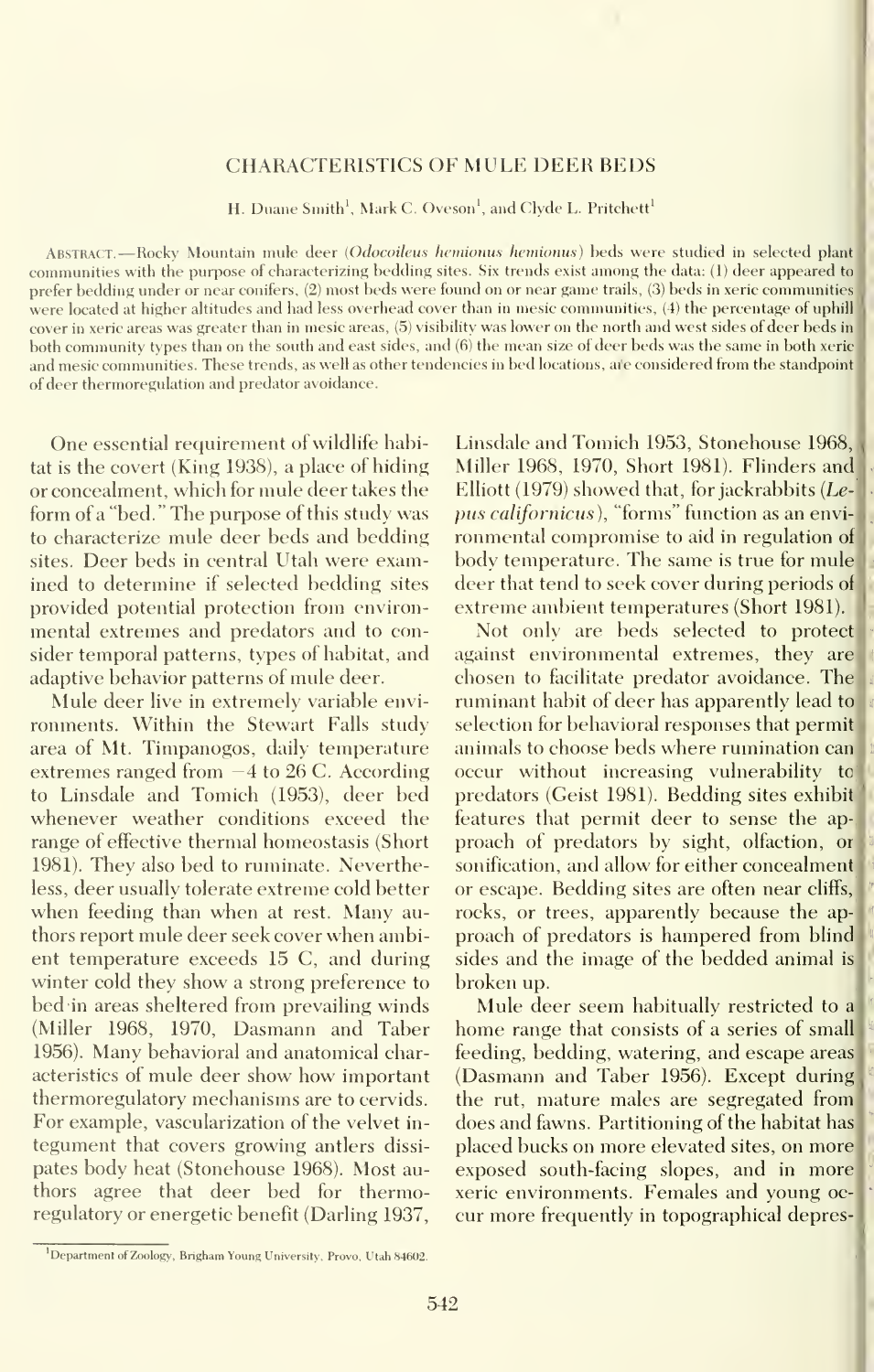sions, on densely vegetated north slopes, and in more mesic sites (Dasmann and Taber 1956, Miller 1970, McCullough 1979, King and Smith 1980. Bowver 1984). Within these respective habitats, it would be advantageous for deer to find bedding sites that afford thermoregulatory and predator-avoidance benefits. The constituent features of various deer beds observed reflect utilization of available topographic and environmental factors and other elements that can be used for their benefit.

## Study Area

Two sites in central Utah were studied. One site was on Mt. Timpanogos in the area of Stewart Falls, Utah County, (3.2 km above Sundance Ski Resort). This is a fairly heterogeneous area with steep, rugged canyons and plentiful springs and streams. Several cliffs and higher elevations of the area are steep and less densely vegetated. Deer inhabitants are part of Utah Deer Herd 15. Elevation ranges fiom 2,600 to 3,200 m. The lower part of this study area is used extensively by cabin owners and hikers, but no roads penetrate the study area.

The other site was in Eccles Canyon drainage <sup>8</sup> km south of Scofield, Carbon County. The north-facing slope of this canyon is predominantly spruce-fir, with aspen in some of the less declivitous areas. The southfacing slope is mostly xeric, with sagebrush (Artemisia tridentata), bitterbrush (Purshia tridentata), snowberry (Symphoricarpos oreophilus), gambel's oak (Quercus gambelii), and other shrubs. Pockets of aspen (Populus tremuloides) occur in the draws and on less steep inclines. A perennial stream courses the narrow bottom of Eccles C^anxon and the South Fork of Eccles Canyon. A coal mine is presently operating in Eccles Canyon and another is under construction. The gravel road in the bottom of the canvon is heavily traveled by mine personnel and recreationists. Deer inhabiting the area are part of Utah Deer Herd 32. Elevation varies from 2, 100 to 2,900 m.

### **METHODS**

Deer beds were initially located by ran domly walking both studv areas. Subsequently, <sup>10</sup> linear transects, <sup>750</sup> m long with <sup>250</sup> m cross transects every <sup>250</sup> m were tra versed to detect deer beds. Bedding sites were distinguished as oblong depressions in the soil or as flattened areas of vegetation. Sites were confirmed to be deer beds by the size of the depression, which conforms closely with the size and shape of a deer (Linsdale and Tomich 1953), and by the presence of deer hair, fecal pellets, or deer tracks.

Data collected at each bed site were: (a) habitat type (xeric or mesic), (b) percent cover over the bed and on uphill, downhill, and lateral sides of the bed, (c) position relative to deer trails, (d) vegetation type, (e) size of the bed, (f) percent visibility on north, south, east, and west sides, and (g) slope position. Xeric habitats were defined as those with dry surfaces, primarily facing south, that were \egetated with sagebrush, bitterbrush, gambel's oak, and other shrubs. There was very little herbaceous understory. Mesic habitats were defined as those with moist soil, primarily facing north or east, that were predominantly vegetated with spruce-fir and having aspen and maple pockets. Percent cover af forded the bedded animal and visibility were estimated against a highly visible background of fluorescent painted sheet metal or a silver space blanket. The background was placed perpendicular to north, south, east, and west compass points from the center of the deer bed and observed from <sup>a</sup> <sup>5</sup> m distance perpendicular to the compass points. Percent cover was estimated as the percent of the back ground covered by projecting vegetation and visibility as the percent of the artificial background that could be seen through the vegetation. Data were pooled and examined using histograms for numbered beds observed compared to vegetation type and slope position and one-way analysis of variance, with  $\alpha = .01$ for visibility compared to community type.

## Results and Discussion

Six trends were evidenced from data analyses. There was a preference for bedding under or near conifers. Offorty-one total beds examined, including both sites,  $78\%$  (n = 32) were within <sup>2</sup> m of coniferous trees (Fig. 1). In predominantly mesic aspen communities, deer beds were primarily found in small pock-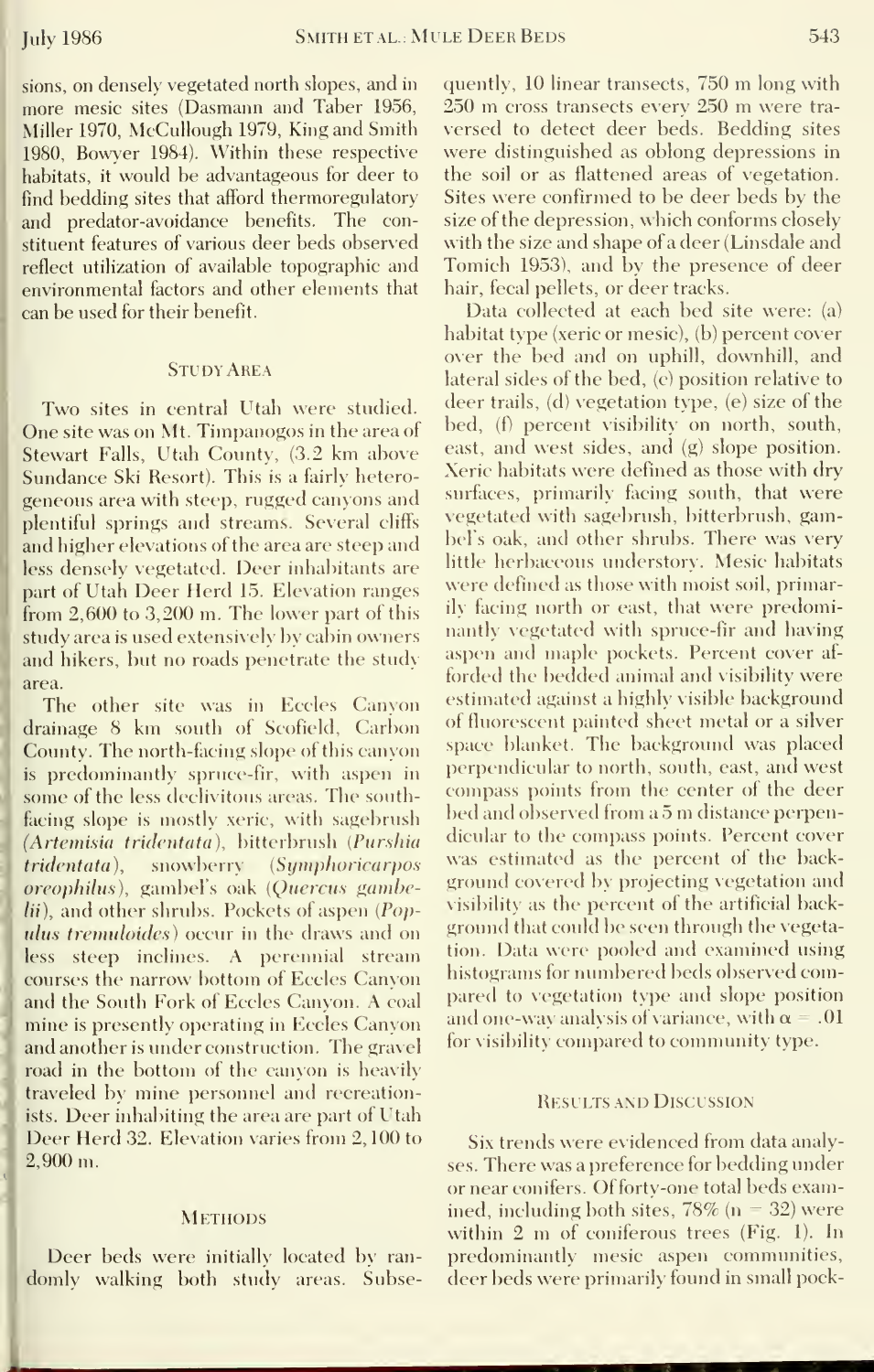

Fig. 1. Number of deer beds observed in various vegetative types. Conifers  $=$  spruce, fir, pine. Deciduous aspen, maple, oak, chokecherry, etc. Shrubs = sage brush, snowberry, bitterbrush, mountain mahogany, etc.

ets of conifers. On the south-facing slope of  $\frac{5}{2}$ Eccles Canyon, one lone fir on a xeric mountainside of predominantly oak and shrubs sheltered two well-used deer beds. Linsdale and Tomich  $(1953)$  reported that resting places suitable to some needs are likely within very limited areas that deer use repeatedly. Of special attraction is the ground beneath dense trees, where there is insulation from the weather. Moen (1973) reports that deer will remain in a bed for one to three days after a storm, usually under low-hanging conifers. He also reveals that beds of white-tailed deer in Maine were found under conifer branches that were bent down and covered with snow. In hot weather, areas under conifers are cooler than more open vegetation stands. Dark shadows also provide concealment for bedded deer. Often other types of vegetation, such as deciduous trees, forbs, or shrubs, are located proximally to the bedding community.

Aspen groves also provide choice bedding sites. They offer an abundant food supply and are often small enough to allow deer to see in all directions. Because of leaf litter and underbrush, aspen stands prohibit silent stalk or approach of predators (McRae 1980). Aspen groves were commonly used by females as evidenced by the sex of deer flushed from beds.

Eighty-seven percent ( $n = 36$ ) of beds were located upon or contiguous to a deer trail. This has the advantage of allowing deer immediate access to relatively unobstructed escape routes. Energetically it is less costly to use



Fig. 2A. Number of deer beds found at various slope positions within mesic areas.  $1.0 =$  top of the mountain.



Fig. 2B. Number of deer beds found at various slope positions within xeric areas.  $1.0 -$  top of the mountain.

established trails when fleeing from danger or locating a resting spot than to forge through dense brush. Trails along which deer fre quently bed, therefore, are the travel lanes connecting feeding, watering, bedding, and escape areas of deer's home range (Dasmann and Taber 1956). Of the remaining beds that were not located on a trail, most were in dense cover close to trails.

Significant differences were noted in characteristics of deer beds between xeric and mesic communities with respect to elevation of beds and percentage of cover projected over the bed. Beds in xeric habitats were on the average located at higher slope positions than those in mesic communities (Fig. 2). Analysis of variance indicated that the mean percentage of projected cover over the beds in xeric areas (12.7%,  $n = 12$ ) was significantly less (P = .01) than in mesic areas (38%, n = 29). This seems obvious when considering the short vegetation of xeric communities, but it may explain why xeric beds are higher altitu dinally. Deer that bed in xeric habitats compensate for lack of cooling shade by selecting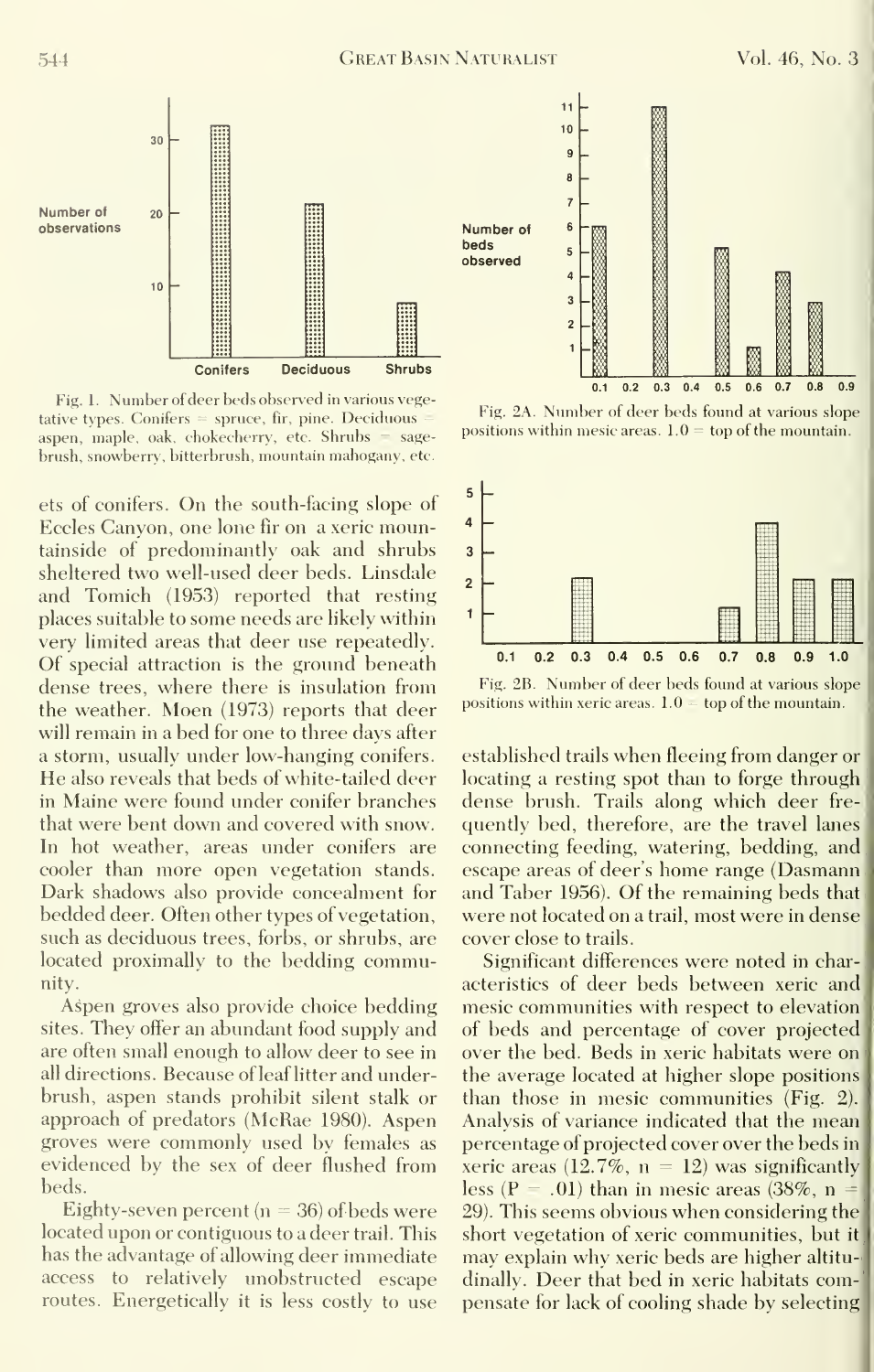bedding sites at higher elevations where updrafting occurs and temperatures are cooler. Since bucks predominate in xeric communities (King and Smith 1980), the possible ther moregulatory function of antlers may help males compensate for the lack of shade in drier environments. This would be particularly true if wind currents play a role in heat dispersal. Bedding in more open higher places, without heavy concealing vegetation, Tomich (1953) report that deer beds conform provides deer with a visual advantage over<br>closely to the size and shape of the body of the predators. Many beds were located along the reclining deer and more males were found in top of a ridge or just below the crest, where exercise habitats. It is likely that there is no sigthe bedded animal had commanding views of inficant size difference between females and the surrounding areas.

The percentage of cover variance on the  $A$  general observation was that no matter uphill side of the bed between mesic and xeric how steep the incline, deer beds are situated areas indicated an important trend. There was horizontally. Many beds were located in level a significant difference  $(P = .01, F = 12.37)$  spots created by the earth-leveling effect of between cover on the uphill side of beds lo-<br>tree roots. Linsdale and Tomich (1953) recated in xeric areas compared to those in more ported that deer bedded on steep slopes in mesic areas. Mean uphill cover in xeric communities was 79.1% ( $n = 12$ ) compared to ereating a level site. Trails provided level rest- $41.0\%$  (n = 29) for mesic environments. Comparisons of percent downhill cover and on frequently bedded. both lateral sides of the beds showed no signif icant differences between the two habitat was especially impenetrable and dense, types. The greater amount of protective uphill providing almost complete concealment, or in cover for more open, xeric beds not only high, open places where visibility was good broke up the outline of the deer but provided and many escape routes were available. Does greater visual and physical protection from and fawns bedded more often in thickly vegepredators approaching the blind side of the tated areas. They benefit from heavy cover deer. Predators, such as cougars, are forced to and rely on concealment to avoid danger. go around the obstacle provided by more Concealment is sometimes employed by madense cover instead of making a direct rushing ture bucks. They often remain bedded rather attack on the resting deer. This gives bedded than flush in response to heavy hunting presdeer the advantage of a head start.

seen of the bed from the four compass points found on mesic, north-facing slopes than showed a common trend that holds for xeric veric, south-facing slopes. North-facing slopes and mesic communities. The lowest percent are cooler, more densely covered, and visibility is from the north (Table 1). This may provide a food supply with higher water conafford greater protection from cold north tent than xeric habitats. Such bedding sites winds and heat radiation to an open, air-circulating environment. There was also decreased nutritional needs of deer, particularly fe-<br>visibility on the west side of the bed in both males, during summer months. Many beds, visibility on the west side of the bed in both habitat types. This may be advantageous by used predominantly by males, were located affording protection to bedded deer from the immediately above a precipice or below cliffs,<br>hot afternoon sun. especially where steep slopes run down from hot afternoon sun.

bed size does not vary significantly from xeric — from approach on one-side, excellent vision<br>to mesic communities (F = 0.86, P = .01). — below, and convenient escape routes. Other to mesic communities  $(F = 0.86, P = .01)$ . below, and convenient escape routes. Other This is a little surprising since Linsdale and areas where beds were consistently located This is a little surprising since Linsdale and

Table 1. Mean percent visibility from deer beds in north, south, east, and west directions for xeric and mesic communities.

|                  | Xeric $(\%$ | Mesic $(\%)$ |
|------------------|-------------|--------------|
| Visibility north | 9.1         | 38.1         |
| Visibility south | 29.6        | 58.6         |
| Visibility east  | 28.2        | 56.8         |
| Visibility west  | 14.1        | 48.6         |

males observed.

which loose soil has been pushed downhill, ing spots on steep hillsides upon which deer

Beds were selected in places where foliage sure.

Analyzing percent visibility that can be In summarizing this study, more beds were provide thermoregulatory, concealment, and Analysis of variance showed that the mean the base of the cliff. This provides protection<br>d size does not vary significantly from xeric from approach on one side, excellent vision